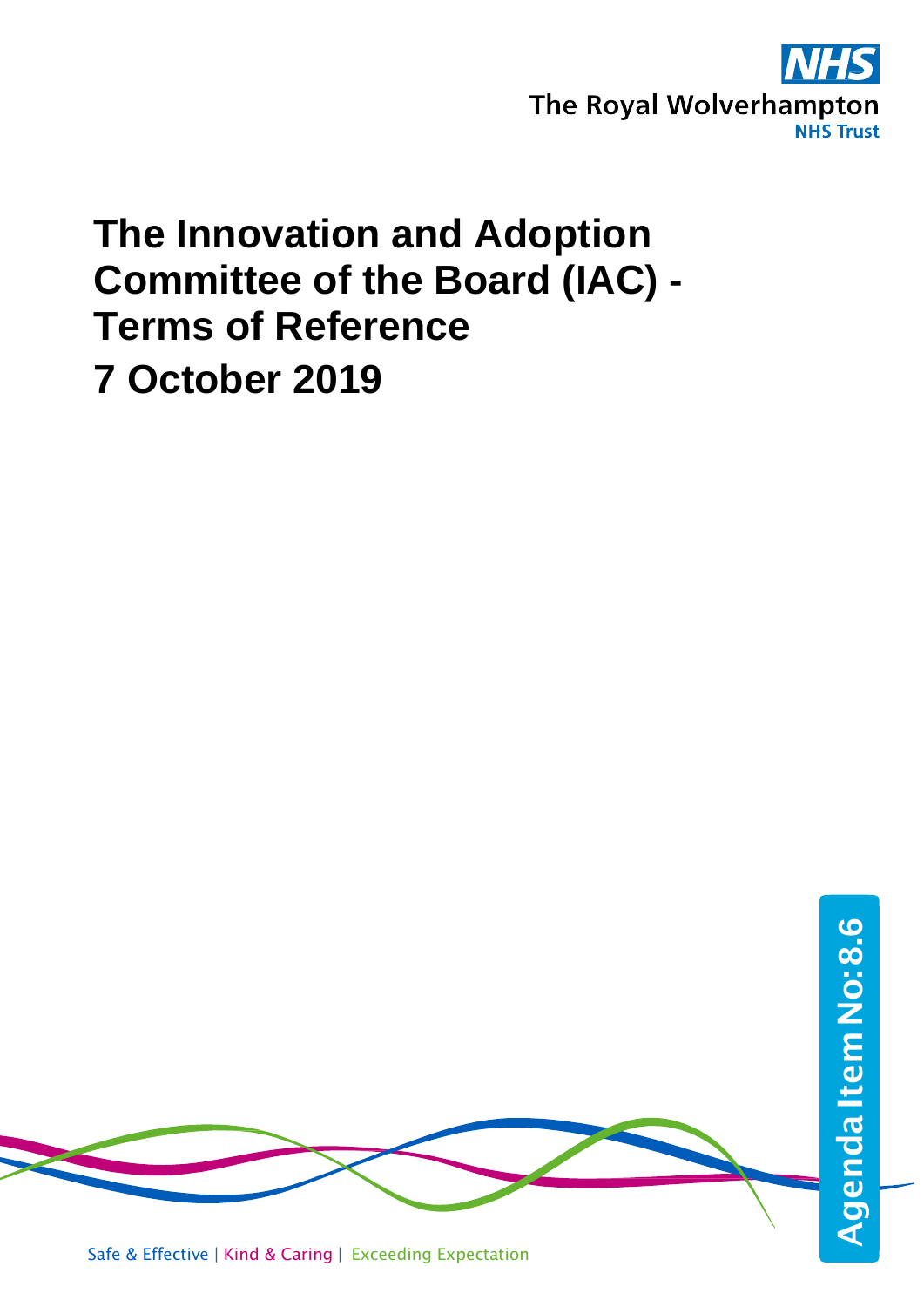| <b>Trust Board</b>                                             |                                                                                                                                                                                                                                                                                                                                                                                                                                                       |
|----------------------------------------------------------------|-------------------------------------------------------------------------------------------------------------------------------------------------------------------------------------------------------------------------------------------------------------------------------------------------------------------------------------------------------------------------------------------------------------------------------------------------------|
| <b>Meeting Date:</b>                                           | 7 October 2019                                                                                                                                                                                                                                                                                                                                                                                                                                        |
| Title:                                                         | Terms of Reference- The Innovation and Adoption Committee of the<br>Board (IAC)                                                                                                                                                                                                                                                                                                                                                                       |
| <b>Executive</b><br><b>Summary:</b>                            | The Innovation and Adoption Committee of the Board (IAC) will<br>promote and encourage digital innovation and adoption across all<br>areas of services from primary to tertiary care.                                                                                                                                                                                                                                                                 |
| <b>Action</b><br><b>Requested:</b>                             | For approval for the group to be established as a formal<br>Committee of the Trust Board with oversight for digital<br>innovation.                                                                                                                                                                                                                                                                                                                    |
| For the<br>attention of the<br><b>Board</b>                    |                                                                                                                                                                                                                                                                                                                                                                                                                                                       |
| <b>Assure</b>                                                  |                                                                                                                                                                                                                                                                                                                                                                                                                                                       |
| <b>Advise</b>                                                  |                                                                                                                                                                                                                                                                                                                                                                                                                                                       |
| <b>Alert</b>                                                   |                                                                                                                                                                                                                                                                                                                                                                                                                                                       |
| Author +<br><b>Contact Details:</b>                            | <b>Sultan Mahmud</b><br>Director of Integration<br>Tel 01902 695963<br>s.mahmud@nhs.net                                                                                                                                                                                                                                                                                                                                                               |
| <b>Links to Trust</b><br><b>Strategic</b><br><b>Objectives</b> | 1. Create a culture of compassion, safety and quality<br>2. Proactively seek opportunities to develop our services<br>3. To have an effective and well integrated local health and care<br>system that operates efficiently<br>4. Attract, retain and develop our staff, and improve employee<br>engagement<br>5. Maintain financial health – Appropriate investment to patient<br>services<br>6. Be in the top 25% of all key performance indicators |
| <b>Resource</b><br><b>Implications:</b>                        | <b>Revenue: None</b><br>Capital: None<br><b>Workforce: None</b><br><b>Funding Source: Central funding</b>                                                                                                                                                                                                                                                                                                                                             |
| <b>CQC Domains</b>                                             | Safe: patients, staff and the public are protected from abuse and<br>avoidable harm.<br><b>Effective:</b> care, treatment and support achieves good outcomes,<br>helping people maintain quality of life and is based on the best<br>available evidence.<br><b>Caring:</b> staff involve and treat everyone with compassion, kindness,<br>dignity and respect.<br><b>Responsive:</b> services are organised so that they meet people's<br>needs.      |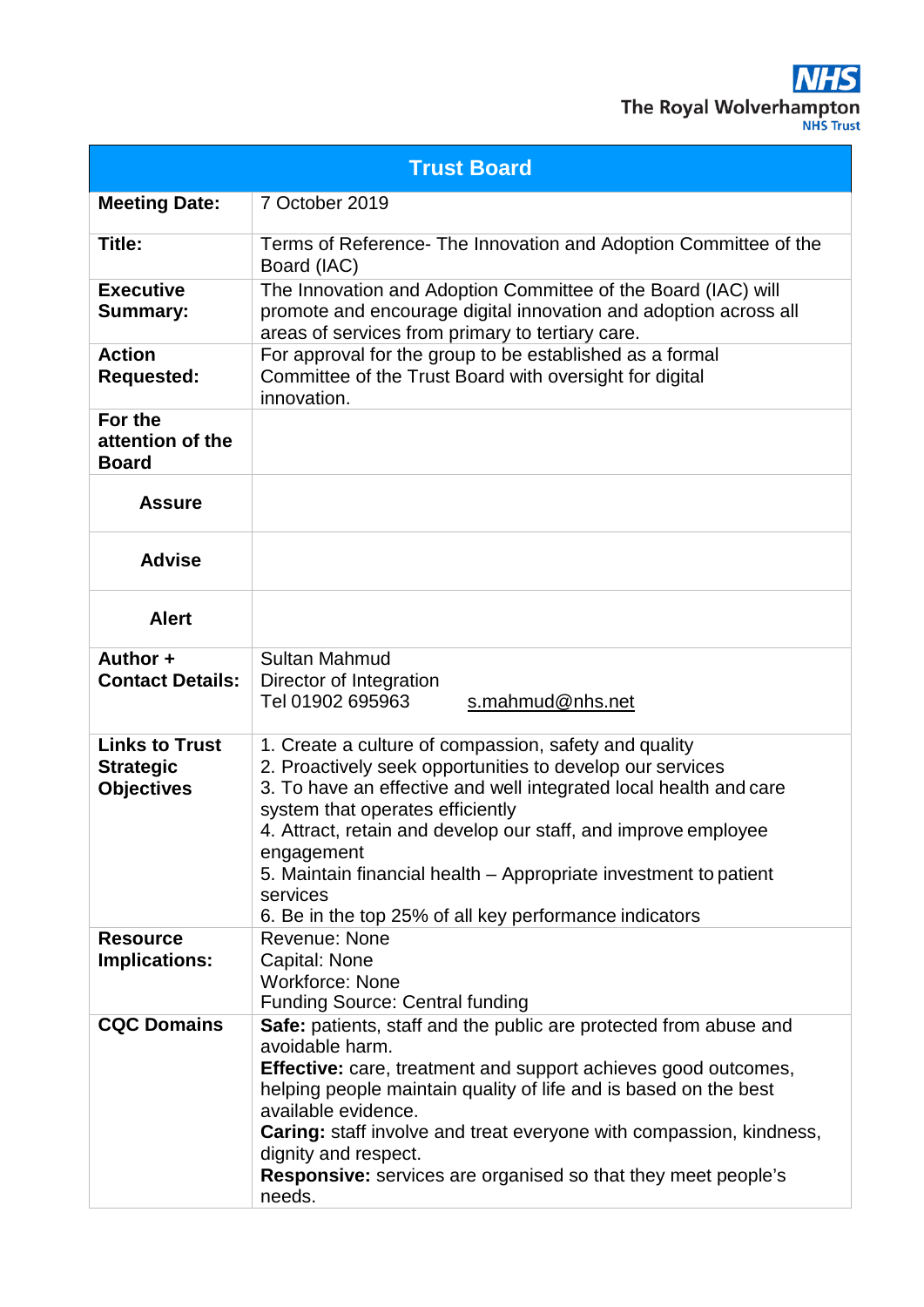|                                                   | Well-led: the leadership, management and governance of the<br>organisation make sure it's providing high-quality care that's based<br>around individual needs, that it encourages learning and innovation,<br>and that it promotes an open and fair culture.                                                                                                |
|---------------------------------------------------|-------------------------------------------------------------------------------------------------------------------------------------------------------------------------------------------------------------------------------------------------------------------------------------------------------------------------------------------------------------|
| <b>Equality and</b><br><b>Diversity Impact</b>    | None identified                                                                                                                                                                                                                                                                                                                                             |
| <b>Risks: BAF/</b><br><b>TRR</b>                  |                                                                                                                                                                                                                                                                                                                                                             |
| <b>Risk: Appetite</b>                             |                                                                                                                                                                                                                                                                                                                                                             |
| <b>Public or</b><br><b>Private:</b>               | Public                                                                                                                                                                                                                                                                                                                                                      |
| <b>Other formal</b><br><b>bodies</b><br>involved: | <b>Non-Executive Directors</b>                                                                                                                                                                                                                                                                                                                              |
| <b>References</b>                                 | Next steps on the NHS Five Year Forward View<br>NHS Long Term Plan (published 7 <sup>th</sup> January 2019)                                                                                                                                                                                                                                                 |
| <b>NHS</b><br><b>Constitution:</b>                | In determining this matter, the Board should have regard to the Core<br>principles contained in the Constitution of:<br>Equality of treatment and access to services<br>High standards of excellence and professionalism<br>Service user preferences<br>Cross community working<br><b>Best Value</b><br>Accountability through local influence and scrutiny |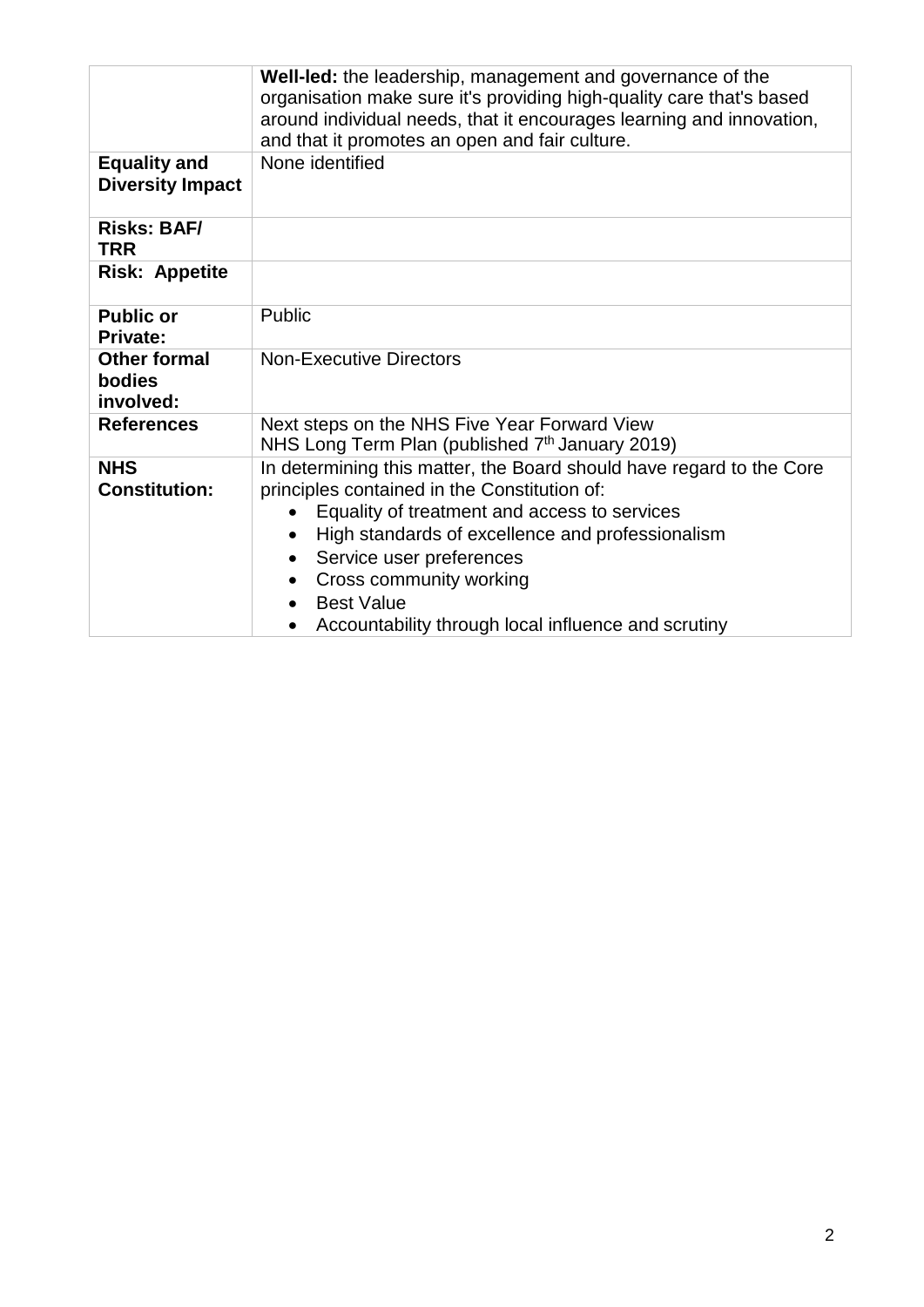## **Context**

Digital technology underpins some of the NHS Long Term Plan's most ambitious patientfacing targets. From 2024, patients will have a new 'right' to access digital primary care services (eg, online consultations), either via their existing practice or one of the emerging digital-first providers. By the end of the 10-year period covered by the NHS Long Term Plan, the vision is for people to be increasingly cared for and supported at home using remote monitoring (via wearable devices) and digital tools. Digital technology will be key in service transformation, including the redesign of general practice, emergency portals, outpatient services and re-organisations of pathology, diagnostic imaging services.

To deliver 'digitally enabled care' as envisaged, NHS providers will need to become 'fully digitised' by 2024. This will involve NHS organisations putting in place electronic records and a range of other digital capabilities. The Global Digital Exemplars programme will admit new organisations and create models for technology adoption and a shared record through Local Health and Care Record Exemplars. RWT and the local placed based Integrated Care Alliance (ICA) has made significant progress in the development of a data ecosystem which will soon be capable of live integrated patient record with primary and secondary care usage functionality across all care settings.

The Royal Wolverhampton NHS Trust (RWT) as an anchor organisation in the Black Country has invested in this area with director portfolios being refreshed to prioritise this work programmes. The Trust with its partners across industry, academia, local authority and the NHS has the potential to be a national leader in this area. RWT already has in place agreements with leading companies with potential to enhance the Trust's reputation for outstanding care delivery and innovation.

This paper sets out the Terms of Reference for the establishment of The Innovation and Adoption Committee of the Board (IAC) as a formal Committee of the Trust Board to oversee, promote digital innovation and to maximise R&D opportunities.

Appendix 1- Sets out the draft terms of reference for The Innovation and Adoption Committee of the Board (IAC).

#### Action Required

The Trust Board is asked to formally approve the establishment of The Innovation and Adoption Committee of the Board (IAC).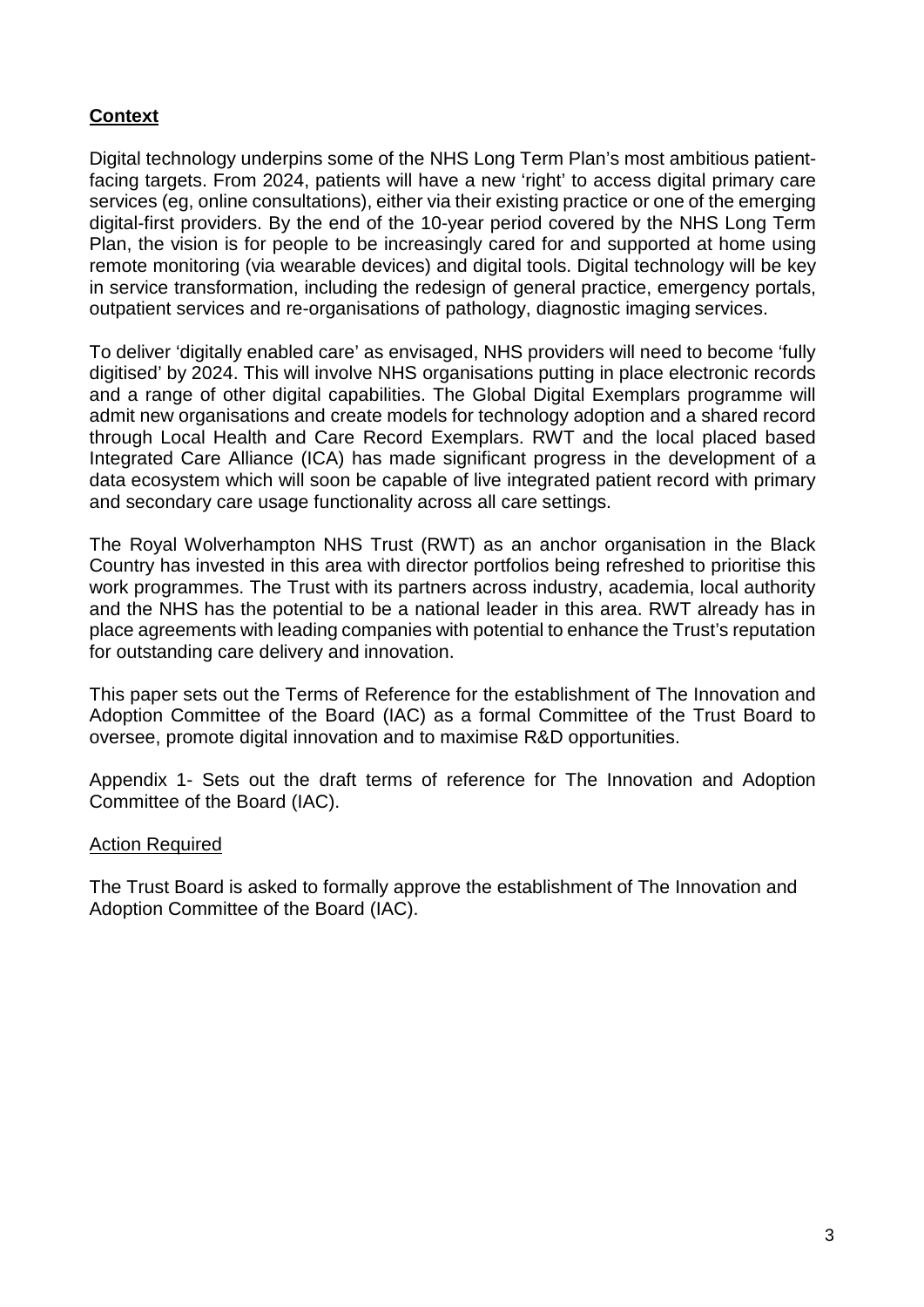## **Appendix 1**

## **Royal Wolverhampton Hospitals NHS Trust Innovation and Adoption Committee of the Board DRAFT Terms of Reference**

For the purposes of this paper, the following definitions are used: **Innovation**: Any process, service or tool that is not currently in use within the Trust.

(i.e. not necessarily 'new')

**Adoption**: Implementing an innovation that has been successfully implemented and proven elsewhere

### **Purpose**

The Innovation and Adoption Committee of the Board (IAC) will promote and encourage digital innovation and adoption across all areas of services from primary to tertiary care. The group will provide strategic oversight and report progress regularly to the Board. It will recommend to the Board business cases that will deliver innovations and adoptions that improve the health and wellbeing of our patients and workforce and/or improve the efficiency, safety and cost-effectiveness of our services.

## **Principles**

To optimise the use of time and resources, the IAC will adopt the following principles:

## **Problem driven**

Ideas or innovations for their own sake very rarely flourish. Successful innovations begin with a clearly defined problem to be solved. The IAC will set a programme based process by which key problems will be identified and assessed using agreed criteria e.g. poor quality outcomes, high cost, harm, inconvenience and inequalities. This will require the contributions of those affected or involved e.g. clinicians, patients, technology professions, budget managers. Once the problem is fully mapped the next step is to research all possible solutions focusing on innovation and adoption.

## **Innovation research, co-design and adoption.**

Everybody affected by the problem must be involved in researching and implementing the innovation. This will typically involve clinicians, managers, staff and patients. Where an innovation involves a supplier (e.g. a technology company), they should be active participants in the co-design process. Adopting an existing innovation that has been developed and proven elsewhere will nearly always be more cost-effective than developing our own. Before developing any new solution, we will thoroughly explore the market for existing solutions.